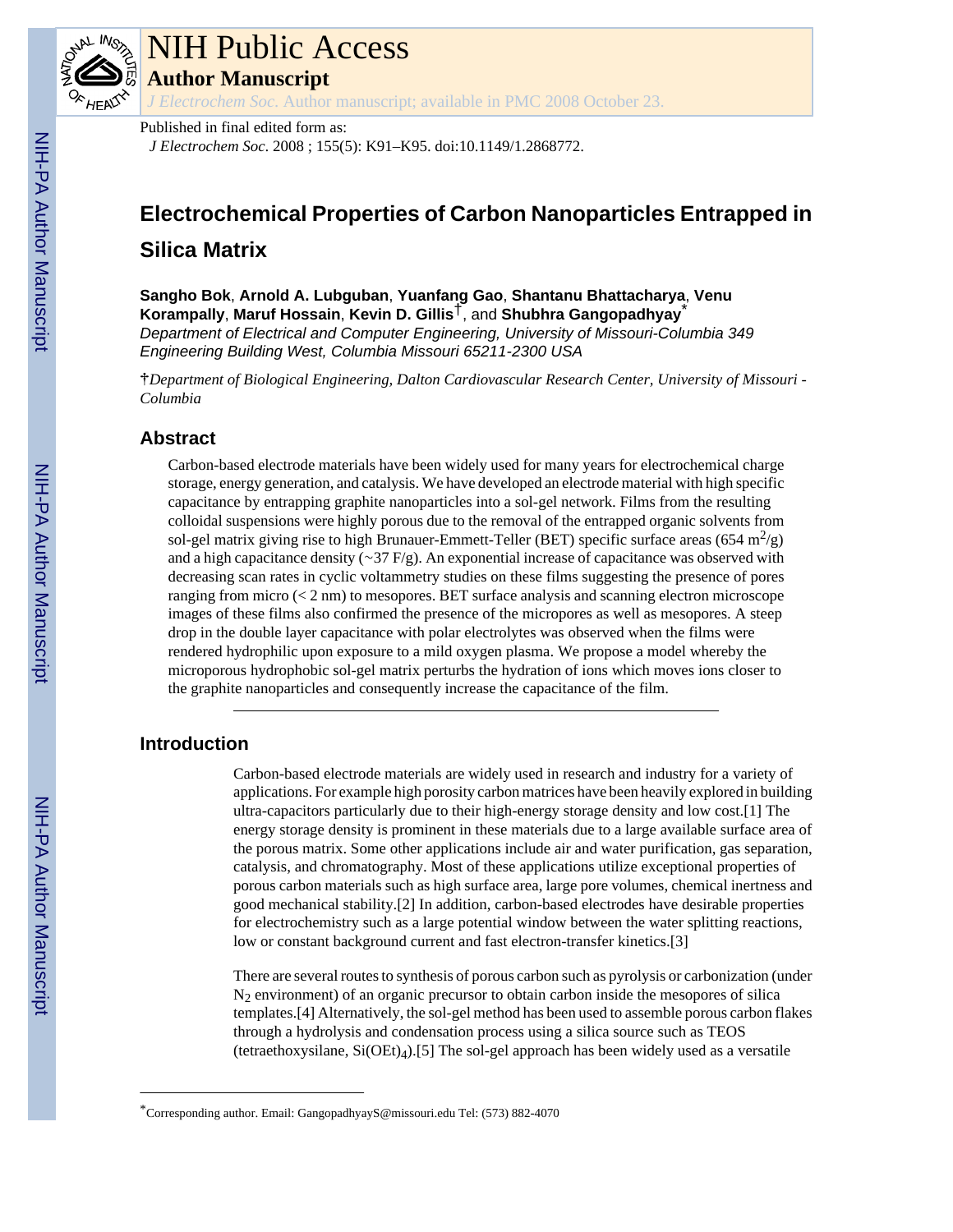method to produce inorganic-organic electrodes and electrochemical sensors for decades.[3] Porous organosilicate matrices are an excellent inert support medium because of their lack of electroactivity. Therefore much research effort has focused on immobilizing surface functional groups, chemical modifiers or redox species within the matrices to enhance the electroactivity of the immobilized species. Electroactive silicate composites can be obtained by incorporating inorganic, organic, or biological moieties into sol-gel precursors and allowing this to gelate following film deposition.[3] For example, Oskam, et al. have used micron-sized graphite particles to obtain 0.1 cm thick films with  $1 S \text{ cm}^{-1}$  conductivity with pure capacitive behavior on fluorine-doped tin oxide, copper, and steel substrates.[6] Berguiga, et al. have incorporated functionalized multi-walled carbon nanotubes (CNT) in a sol-gel process.[7]

We have successfully entrapped nano-sized (average diameter 55 nm with maximum diameter less than 100 nm) graphite particles in a sol-gel matrix and have obtained relatively large values of double layer capacitance due to the combination of hydrophobicity of sol-gel and nonhydrophobicity of graphite nanoparticles as well as the enhanced surface area of the films. We also observed that the capacitance increased exponentially when the micropores in porous silica dominated the redox reaction in the double layer capacitor. We have further been able to substantially reduce the capacitance of the films by exposure to a low-power oxygen plasma. These properties could be used for many applications including sensitive electrochemical detection of analytes and fabrication of supercapacitors.

## **Materials and Methods**

#### **Thin Film Electrode Preparation**

The sol-gel precursor preparation and hydrolysis were performed sequentially in a controlledtemperature environment. For the sol-gel process, precursor solutions were prepared under acidic conditions in two steps.[8] The method was described earlier by de Theije *et al*[8] where the precursor solution was diluted with ethanol to prolong the gelling time so that a thin film of this solution could be spun on a substrate. In step one a typical starting mixture containing TEOS (tetraethoxysilane,  $Si(OEt)_{4}$ ), MTMS (methyltrimethoxysilane,  $Si(OMe)_{3}CH_{3}$ ), water, HCl, and anhydrous ethanol (99%) was heated at 60°C for 90 min. The amount of MTMS and TEOS were mixed in a 50 mol % basis. A total of 0.25 mol of water were added per alkoxy group, and ethanol and HCl were added in molar ratios of 3 and  $5\times10^{-5}$  relative to the silicate precursors thus hydrolyzing the silicates partially, while preventing significant condensation. This mixture was then diluted with ethanol, water and HCl. The prepared precursor solution was allowed to age for about three days for further polycondensation. This step essentially enhanced the silica matrix formulation (Fig. 1). After polycondensation, 0.3 grams of graphite nanoparticles in powder form 55 nm mean diameter (M/s Nanostructured and Amorphous Materials, Inc.) sonicated in 5 ml Ethanol for 4 hours were added to the 5 ml of polycondensed sol-gel and was allowed to gently mix for a short time to form a colloidal suspension. Several pre-cleaned glass substrates were drop casted with the sol-gel graphite mixture and the films were heated to 60°C for 15 minutes for solvent removal and hardening. The graphite/sol-gel thin films were heated under a nitrogen environment to 400°C for about an hour. The electrochemical analyses were performed on an electrochemical analyzer with all electrolytes mixed with high purity water.

#### **Oxygen Plasma Treatment**

As-prepared graphite thin film electrodes were treated with  $O<sub>2</sub>$  plasma for various exposure times. The plasma equipment was performed in M/s Harrick Plasma (Model PDC-32G). Low RF power of 6.8W was used for  $O_2$  plasma treatment. Thin films with different exposure times were evaluated for their electrochemical behavior.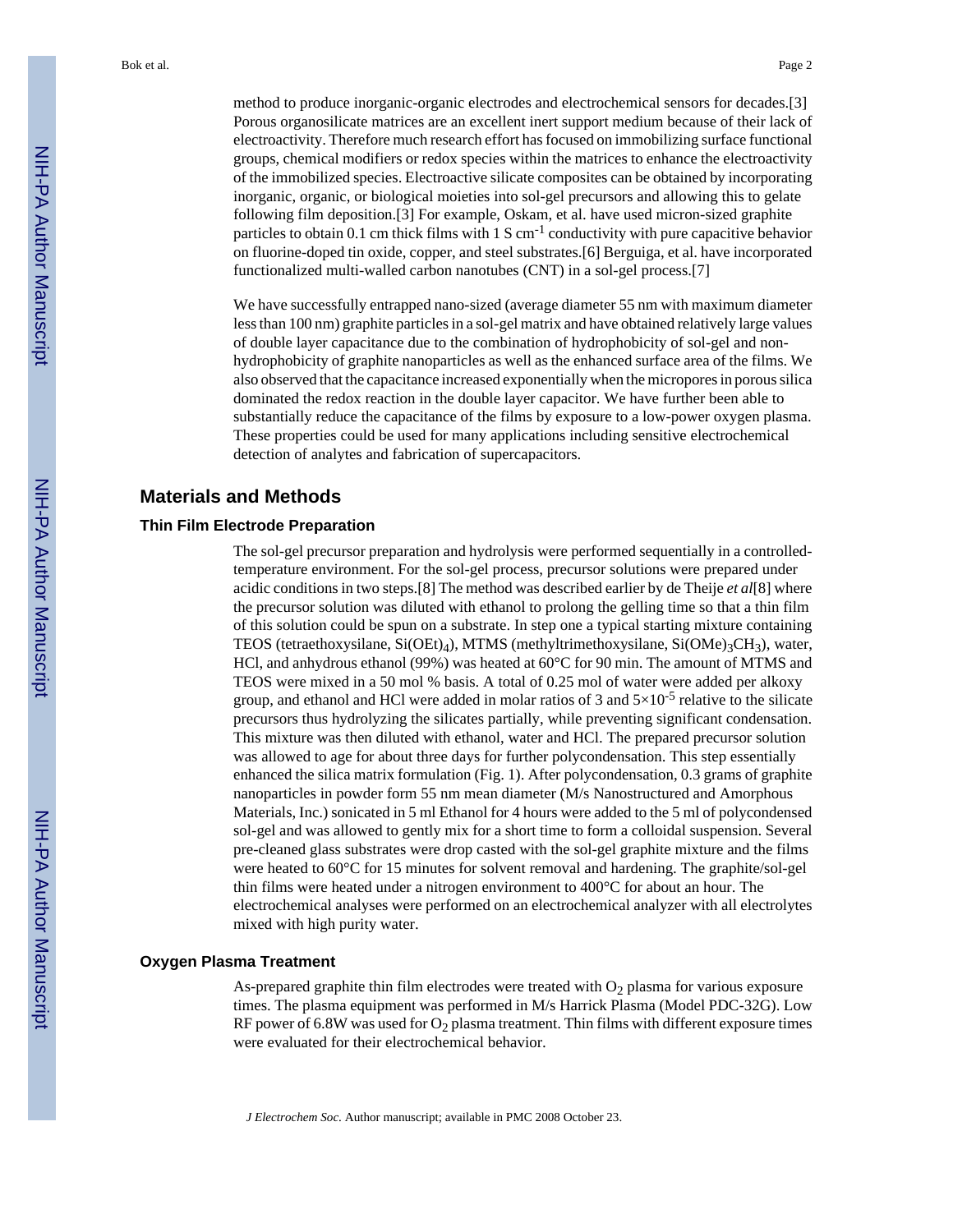#### **Contact Angle Measurement**

We have correlated the change of contact angle using the sessile drop measurement method on the plasma-exposed film surface with the corresponding change in its capacitance value. For the oxygen plasma treated samples, contact angle measurements were performed within one minute of treatment. The contact angle was calculated from the image of the droplet.

#### **Fourier Transform Infrared (FTIR) Spectroscopic Measurements**

A Nicolet-4700 FTIR spectrometer was utilized for spectral measurements of the as-prepared and plasma exposed films on low resistivity silicon substrates in the transmission mode.

#### **Tests and Characterization**

The resistivity of the films was obtained from a four-point measurement. The film thickness was determined using a profilometer and was later confirmed by scanning electron microscope (SEM). Cyclic voltammetry was performed on the films using a CHI Model 800B Electrochemical Analyzer. The thin films, a platinum wire and a Ag-AgCl segment (0.8 mm  $dia. \times 8$  mm) were used as working, counter and reference electrodes, respectively. Cyclic voltammograms were obtained with all the three electrodes immersed within a conventional electrochemical cell made by pasting a plastic annular ring with an inner diameter of 8 mm (Fig. 2). All chemicals employed were analytical reagent grade and the measurements were taken at room temperature 22-23°C.

#### **Results and Discussion**

#### **Thin Film Electrode Properties**

The importance of using sol-gel precursor in the synthesis of carbon-based electrode materials lies in the fact that the composite material can benefit from the excellent properties of the silicate backbone. As pointed out earlier, the backbone is itself electrochemically inactive but provides an environment for electron percolation through the interconnected grains of carbon. [3] The graphite/sol-gel electrodes showed a resistivity of 0.0516 Ω-cm, suggestive of the conductive nature of the carbon nanostructures. Some investigators reported that long range hydrophobic forces in aqueous solutions can be obtained at surface contact angle,*θ* ≥ 90° . [9-11] The as-prepared graphite/sol-gel thin film electrodes were superhydrophobic with contact angles of 126.8°. This can be attributed to the addition of hydrophobic organofunctional monomers such as methyltrimethoxysilane (MTMS), which form hydrophobic organosilicates as well as the micron-scale roughness arising from the highly porous matrix structure. The surface area of the graphite/sol-gel samples measured by the BET method was ~654 m<sup>2</sup>/g whereas the surface area of the graphite nanoparticles was ~60 m<sup>2</sup>/g. The thin film contains 40% of porous silica binding 60% of graphite nanoparticles. Figure 3 shows the pore size distribution for the graphite nanoparticle/sol-gel composite film. The distribution is bimodal in nature with 17 % micropores less than 2 nm in diameter. The SEM image in figure 4(a) presents the highly porous structure of the sample. Figure 4(b) shows mesopores in the samples having diameters less than 5 nm. The graphite nanoparticles used are spherical and have an average diameter of 55 nm as shown in the TEM image (Fig. 4(c)).

#### **Capacitance Analysis**

The double-layer capacitance, *C* was measured from the current response to a triangular voltage waveform. The electrode area over which the measurements were performed was 0.501 cm<sup>2</sup> and the total mass of the graphite nanoparticles enclosed within this area was 0.072 mg. Different scan rates  $(1, 2, 5, 10, 20, 50, 100, \text{ and } 200 \text{ mV/s})$  for the triangular waveform were applied and the change in current  $(\Delta i)$  was measured from the plateau region of the cyclic voltammogram (Fig. 5). The specific capacitance (F/gram) was calculated from the relationship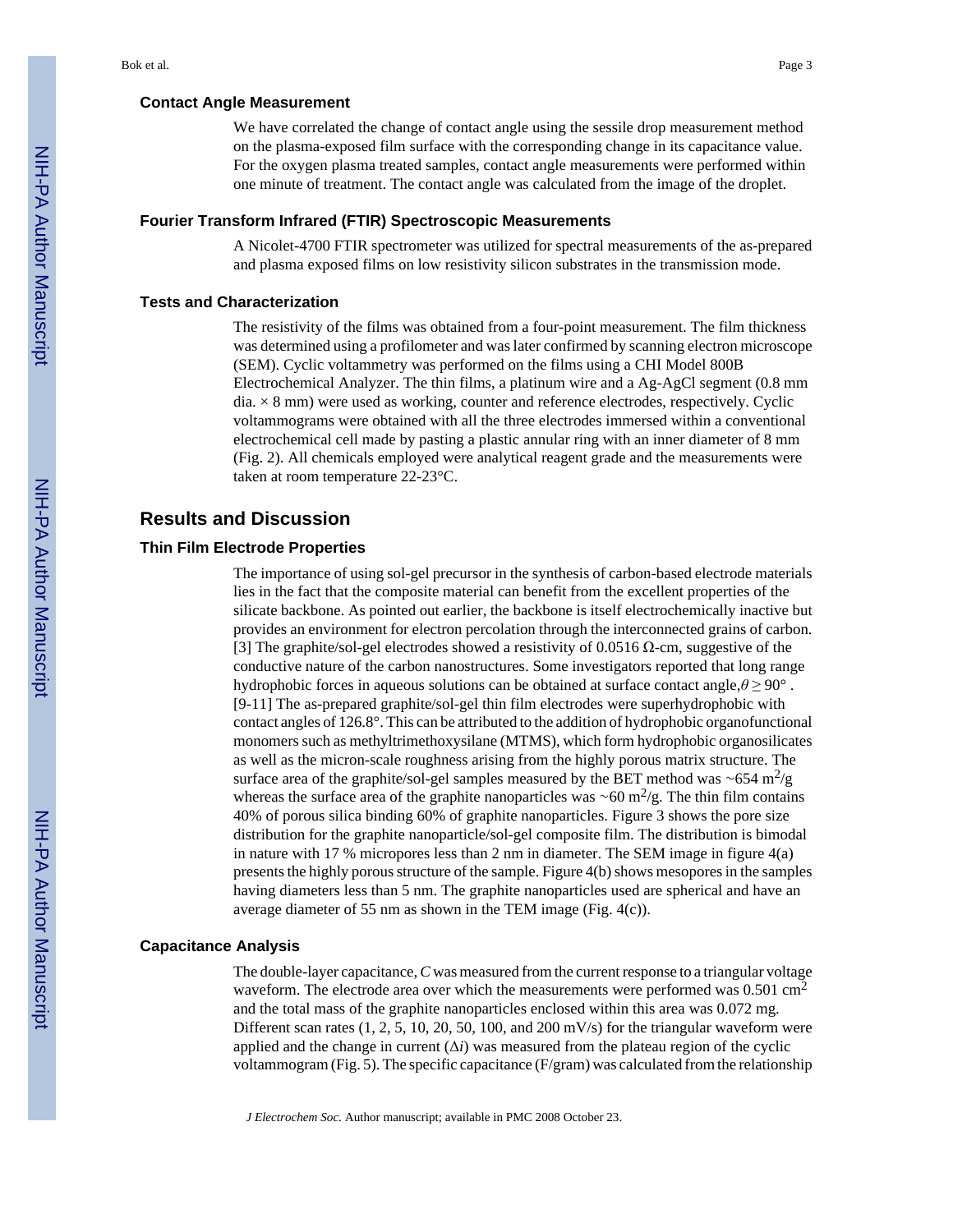where w is the scan rate and m is the mass of graphite nanoparticles in the sample. The specific capacitance per unit mass for our films with a BET surface area of 654 m<sup>2</sup>/g was calculated to be 36.7 F/g at a scan rate of 1 mV/s. In contrast, Oskam et al. report a specific capacitance of 0.24 F/g for films consisting of micron-sized carbon particles embedded in a silica matrix. The BET surface area of their films was  $3.5 \text{ m}^2/\text{g}$ . [6] The two orders of magnitude increase in the specific capacitance of our films can be attributed to the increased specific surface area because of the use of graphite nanoparticles and the micro as well as mesopores of our sol-gel network. In addition, we have observed that the hydrophobic nature of the sol-gel matrix plays a significant role in the high value of specific capacitance with aqueous solutions. We hypothesize that this large value of capacitance for the graphite nanoparticle/sol-gel composite results from having non-hydrophobic graphite nanoparticles embedded within a hydrophobic porous matrix (Fig. 6(a)). This restricts the solvated ions to tightly confined spaces close to the surface of the graphite electrode resulting in small separations between the electrolytes and the graphite particle surface and a significant increase in the double layer capacitance (Fig. 6(b)). A similar super capacitance effect was observed by Chmiola, et al.[12] when the pore size of the carbon electrodes was made so small as to approach the diameter of the solvated ions. The resulting 'squeezing' of the solvated ions within the pores brings them closer to the electrode surface thereby increasing the capacitance.

In our case, due to the tight confinement of the electrode particles within the silica matrix as illustrated in figure 6(a), the solvated ions are further confined around the hydrophilic graphite electrode surface, as shown in figure 6(b), similar to the effect observed by Chmiola, et al. [12] The importance of the hydrophobic matrix in determining the high specific capacitance in aqueous solutions is supported by experiments we performed demonstrating a much smaller capacitance when using  $O_2$  plasma-exposed films with aqueous electrolyte solutions. The specific capacitances per unit mass of as-prepared films with different thicknesses were found to be same (data not shown) confirming the whole films were involved in the process.

#### **Effect of Oxygen Plasma Exposure on the Sol-Gel Graphite Films**

Low power oxygen plasma treatment of these films has been performed to render them hydrophilic by the removal of -CH<sub>3</sub> groups from the sol-gel matrix. The films were exposed for different times and the specific capacitance per unit mass was measured immediately after each exposure. Figure 7 gives the capacitance versus oxygen plasma treatment time plots which shows a dramatic drop in the capacitance from a relatively high value of  $24.4$  F/g for the asprepared films to as low as  $0.54$  F/g at 20 mV/s after a 5 second exposure to  $O_2$  plasma. This behavior is consistent with our proposed model where the hydrophobicity of the porous matrix is critical for the high specific capacitance of the material. FTIR spectra and contact angle of the films were obtained at different times of exposure to oxygen plasma to probe the mechanism for the change in specific capacitance.. In figure 8, we compared the cyclic voltammograms of as-prepared and oxygen plasma treated films in 1M KCl. The solid line and dotted line indicate the as-prepared film and oxygen plasma treated films, respectively. After an initial sudden drop of capacitance during the first few seconds of plasma exposure, the capacitance per unit mass begins to increase with continuing exposure, although never reaching the values obtained with the as-prepared films (Fig 7). This can be attributed to change in surface texture with increased exposure times (Fig. 9(b)). The maximum capacitance observed in 95 seconds of exposure was calculated to be 5.88 F/g. Figure 9 shows SEM micrographs of before and after oxygen plasma exposed films. Visible damage to the film surface was observed with 30 minutes of plasma exposure (Fig. 9(b)). SEM analysis of the films' cross-section suggested a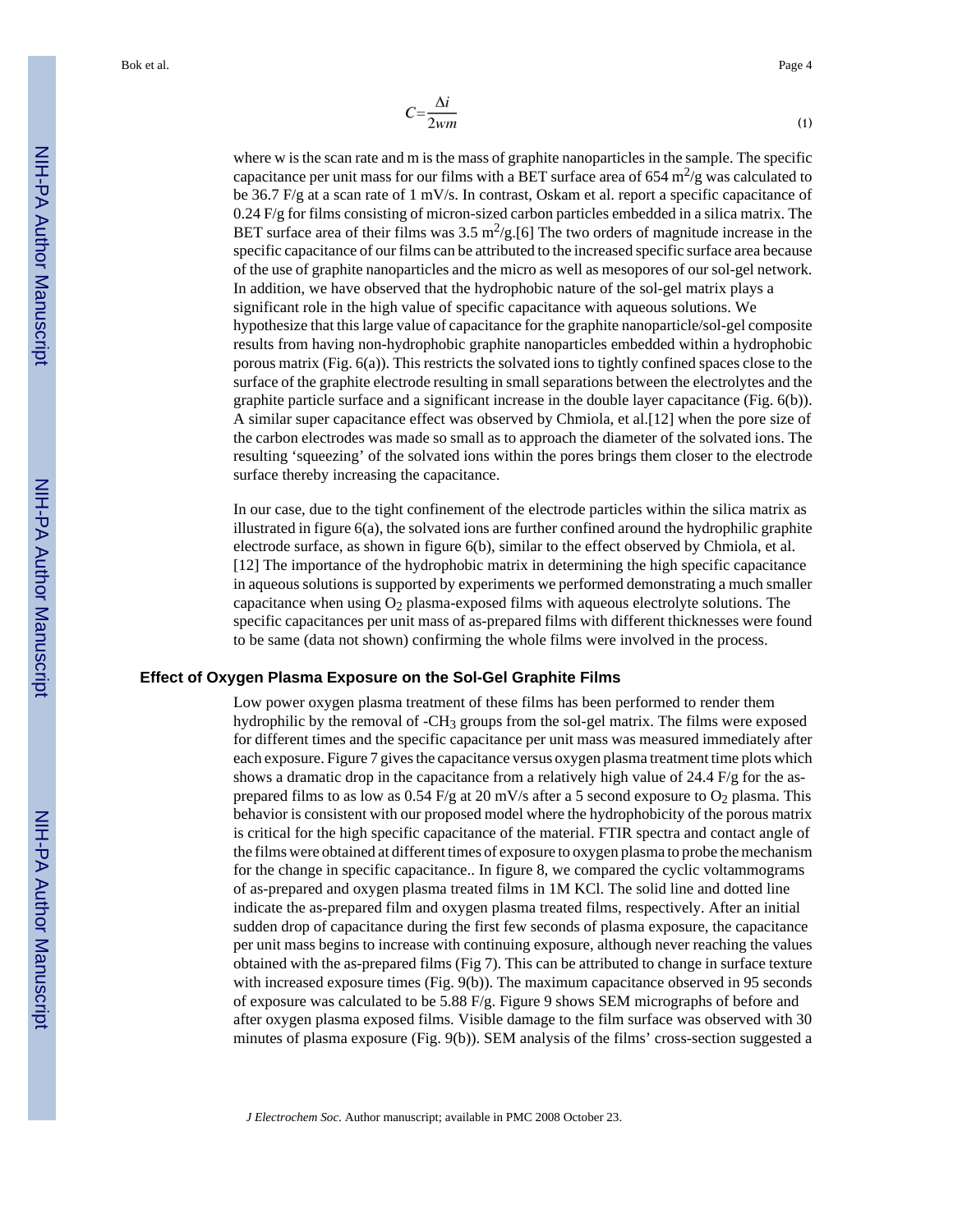substantial decrease in the film thickness from an initial value of 1.65 microns to 1.35 microns after the 30 minute exposure (Fig. 9(d)).

#### **Contact Angle Studies of the Films**

We have characterized the hydrophobicity of surfaces exposed to oxygen with contact angle measurements. The as-prepared surface of the sol-gel entrapped graphite film is highly hydrophobic (contact angle =126.8 °.). The contact angle of the film after 5 seconds of exposure to oxygen plasma drops to approximately 5.29 °. This value does not change significantly with further increases in plasma exposure time (Fig. 10).

#### **FTIR Spectroscopy of the Film Surfaces**

We have investigated the effect of oxygen plasma by performing an FTIR characterization of the films. Figure 11 (a) shows FTIR spectra of the as-prepared films and  $O<sub>2</sub>$  plasma exposed films. The peak at  $1574 \text{ cm}^{-1}$  corresponds to the graphitic C=C stretching band while the peak at 1050 cm-1 is attributed to Si-O stretching.[13] Figure 11(b) presents the FTIR spectra at the region 1280-1250 cm<sup>-1</sup> that is attributed to the presence of  $SiCH<sub>3</sub>$ <sub>n</sub> (where *n*=1, 2, 3, or 4) in the MTMS precursor. The area under the curve was computed before and after exposing the films to oxygen plasma for 30 minutes and we observed a 42.1% decrease in the area of the Si  $(CH<sub>3</sub>)<sub>n</sub>$  peak following oxygen plasma exposure. The contact angle and FTIR measurements confirm that the film changes from superhydrophobic to hydrophilic due to the removal of  $CH<sub>3</sub>$  groups by oxygen plasma.

#### **Dependence of specific capacitance on the scan rate**

We have observed an exponential relation between scan rates and specific capacitance which is consistent with the porous nature of our sol-gel network consisting of meso as well as micropores (Fig. 12). Yang et al. reported that in the case of porous carbon electrodes, mesoporous capacitance was mainly measured in fast scan rate whereas sum of micro and mesoporous capacitances was measured in slow scan rate.[14] At slow scan rates ions have time to move in and out of micropores whereas this mass transfer process is too slow to respond to fast scan rates. Also, since the micropores are smaller in size than the solvated ions, ions entering micropores in response to an electric field become partially dehydrated and are thus closer to the electrode surface than what occurs in bulk solution. This close apposition between the ion and the electrode leads to an increase in specific capacitance similar to that previously described in porous carbon electrodes.[12]. The dependence of capacitance on scan rate was observed in as-prepared films and  $O_2$  plasma treated films (Fig. 12) whereas the capacitance of nonporous films such as platinum did not show scan-rate dependence (data not shown).

## **Summary and Conclusion**

In this communication we have demonstrated that entrapment of carbon nanoparticles in solgel binders can be utilized as charge storage devices with desirable properties of high conductivity, high specific capacitance and good physical stability. We have achieved high capacitance values by entrapping graphite nanoparticles in hydrophobic porous organosilicate matrix. The restriction of the solvated ions to tightly confined spaces close to the graphite electrode surface resulted in the high capacitance values. Furthermore,  $O_2$  plasma treatment of the as-prepared films rendered the surfaces hydrophilic and resulted in a corresponding dramatic drop in capacitance values. We also observed that the specific capacitance depended on scan rate, which can be attributed to the presence of micropores in the silica matrix.

## **Acknowledgements**

This work was supported by the National Institutes of Health grant NS048826.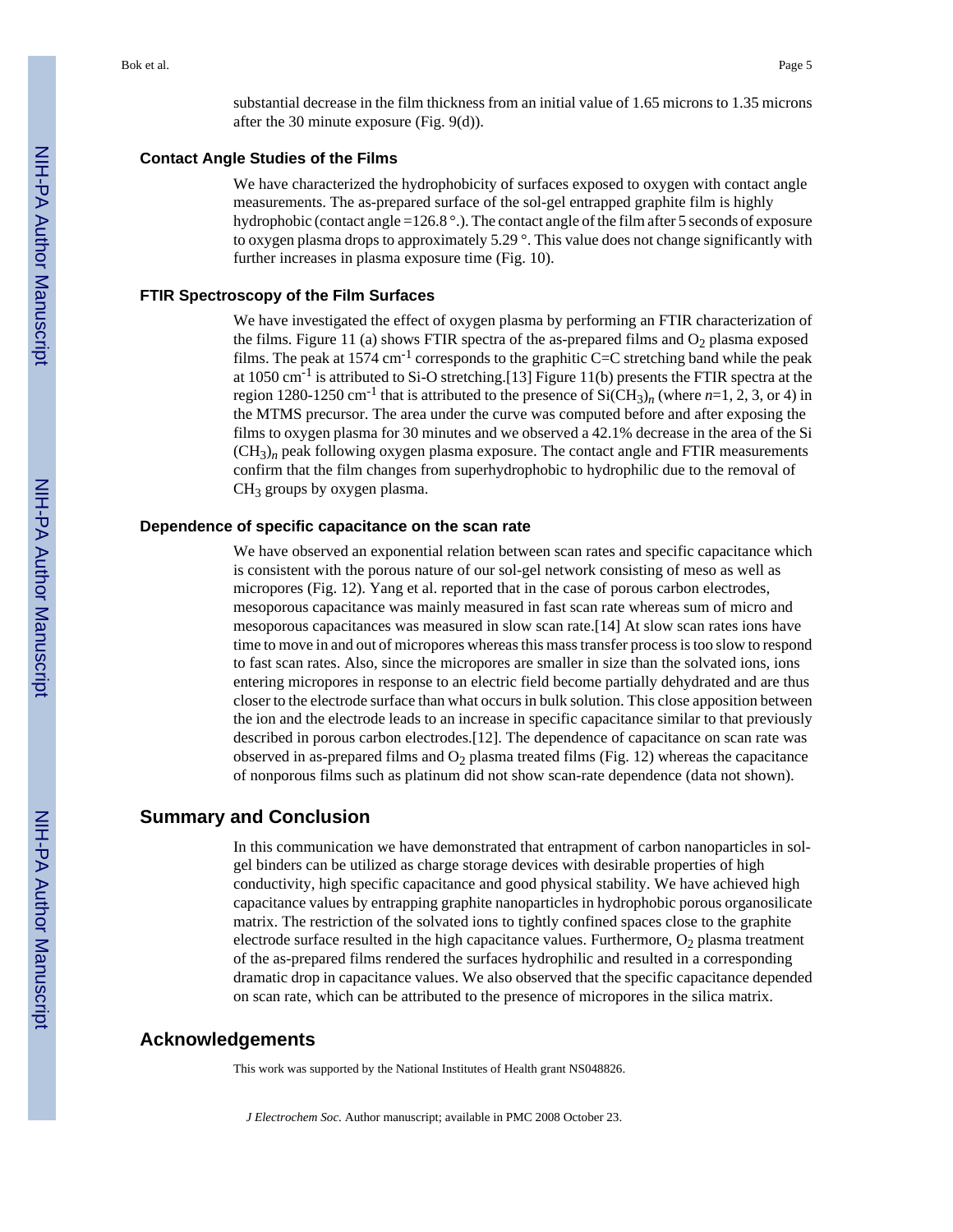## **References**

- 1. Dietz, SD.; Nguyen, V. Proceedings of the 2002 NSF Design, Service and Manufacturing Grantees and Research Conference; Tampa, FL. 2002;
- 2. Ryoo R, et al. Advanced Materials 2001;13(No 9):677–681.
- 3. Rabinovich L, Lev O. Electroanalysis 2001;13(No 4):265–275.
- 4. Lee J, et al. Carbon 2005;43:2536–2543.
- 5. Liu Y, et al. Thin Solid Films 1999;353:124–128.
- 6. Oskam G, Searson PC. J. Phys. Chem. B 1998;102:2464–2468.
- 7. Berguiga L, et al. Optical Materials 2006;28:167–171.
- 8. de Theije FK, et al. J. Phys. Chem. B 2003;107:4280–4289.
- 9. Christenson HK, et al. J. Phys. Chem 1990;94:8004–8006.
- 10. Kurihara K, Kunitake T. J. Am. Chem. Soc 1992;114:10927–10933.
- 11. Christenson HK, Claesson PM. Advances in Colloid and Interface Science 2001;91:391–436.
- 12. Chmiola J, et al. Science 2006;313:1760–1763. [PubMed: 16917025]
- 13. Socrates, G. J. Wiley & Sons Ltd.; 1994.
- 14. Yang K, Yiacoumi S, Tsouris C. J. Electroanal. Chem 2003;540:159–167.

NIH-PA Author Manuscript

NIH-PA Author Manuscript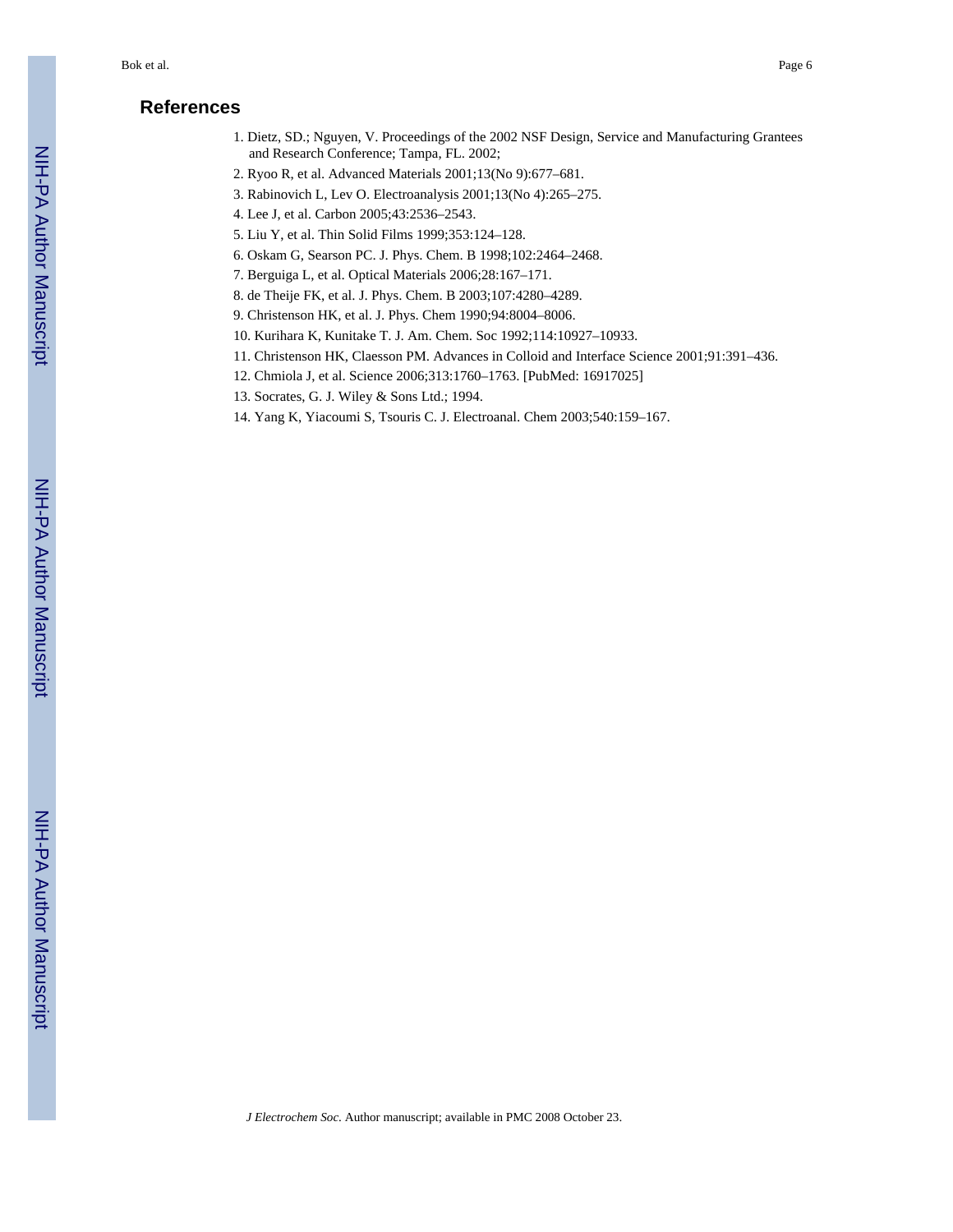

#### **Fig. 1.**

Mechanism of incorporation and entrapment of carbon nanostructures in silica matrix. (a) Incorporation of carbon nanostructures into the sol-gel precursor by gentle mixing, (b) Formation of siloxane bonds around the nanostructures, and (c) Further polycondensation and silica matrix making a stable network of support around the nanostructures.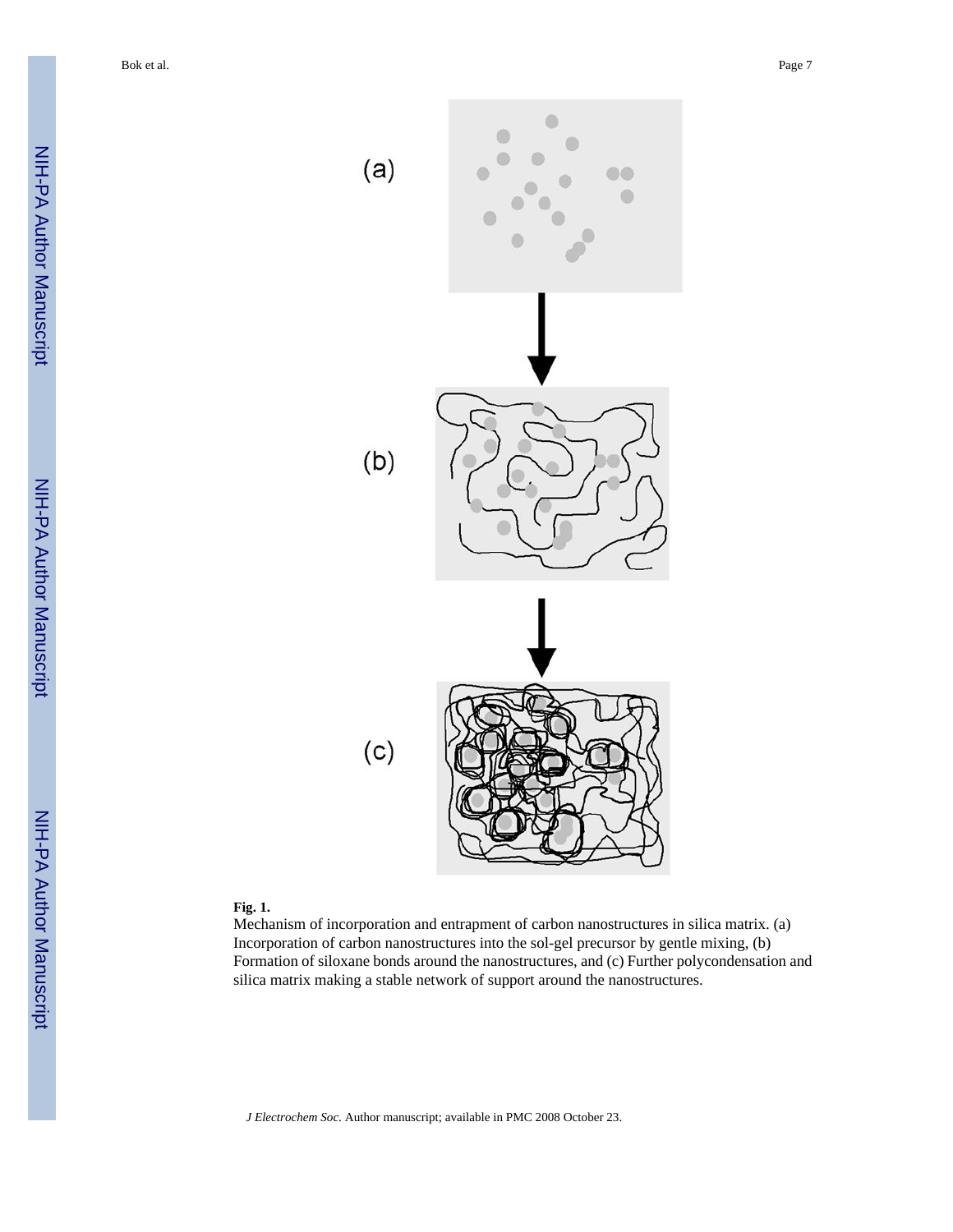

## **Fig. 2.**

Set-up for the electrochemical analysis of sol-gel carbon nanostructure-based thin film electrodes. Annular ring was employed to hold electrolytes. Counter and reference electrodes were immersed in electrolytes and the as prepared sample was utilized as a working electrode.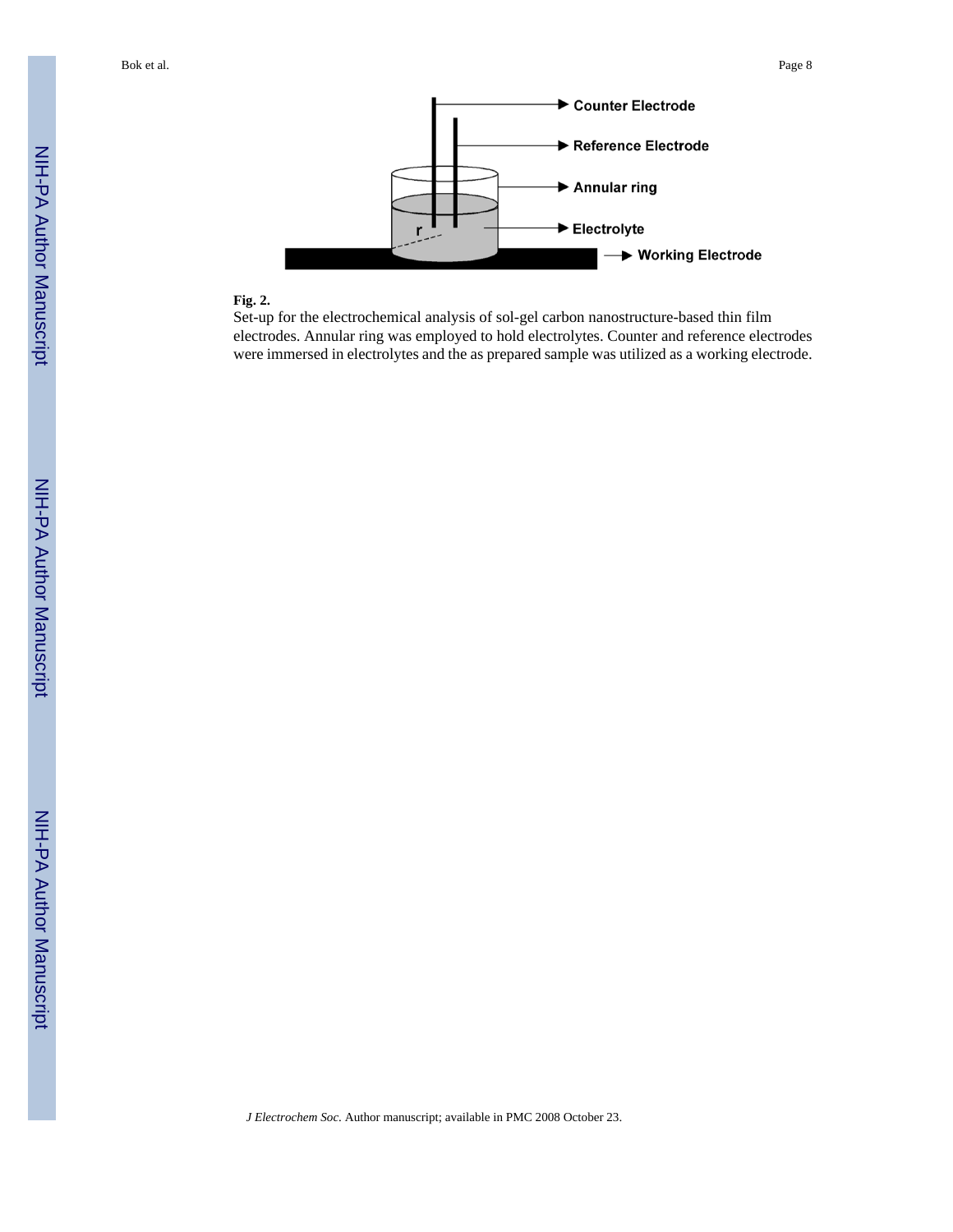

#### **Fig. 3.**

Pore volume histogram shows that the size of the pores of as-prepared films is 5 nm in width. Based on the histogram, these films contain 17 % of pores in less than 2 nm in diameter. The pore size distribution shows bimodal at 2 nm and 5 nm.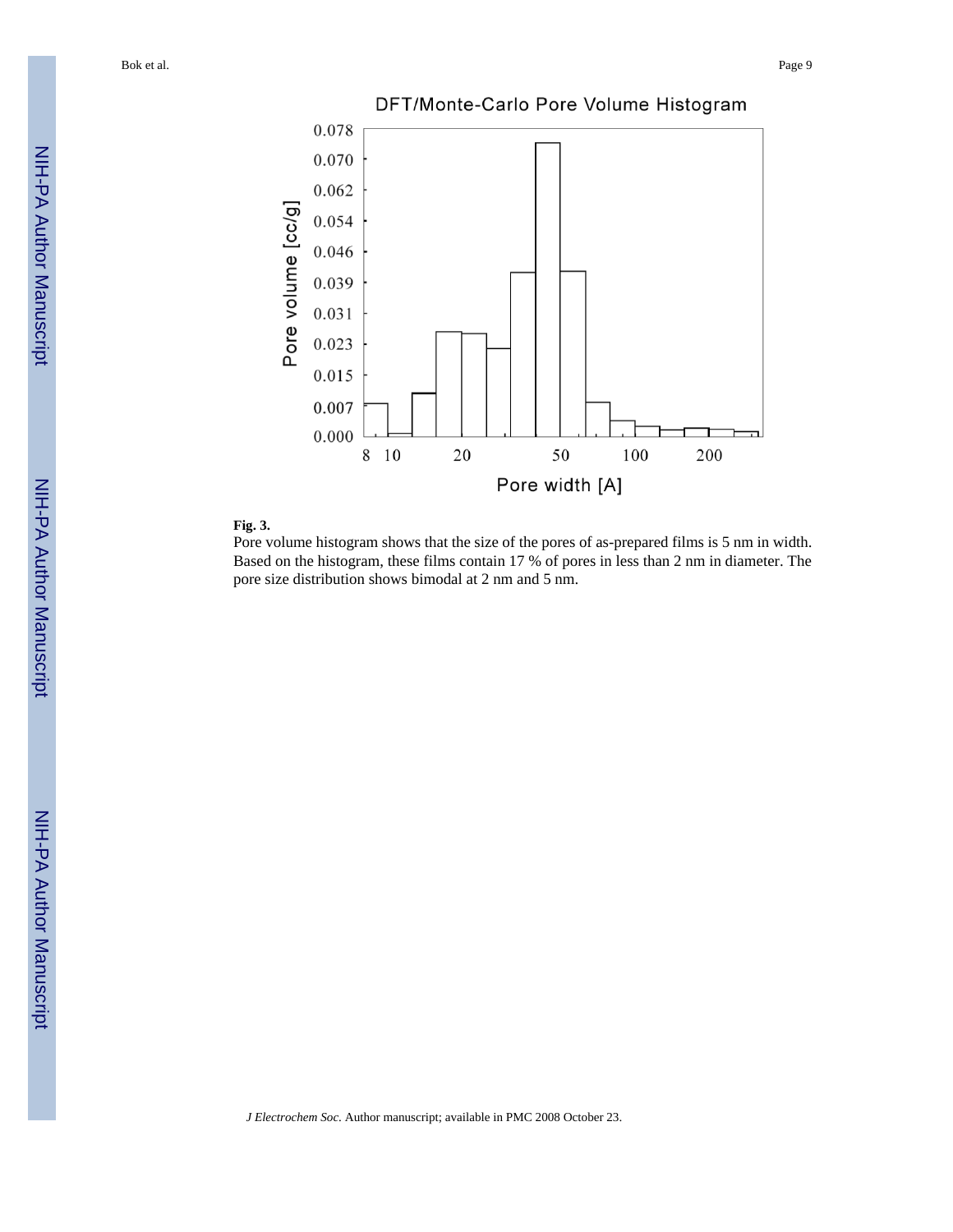NIH-PA Author Manuscript NIH-PA Author Manuscript



#### **Fig. 4.**

(a) SEM image of sol-gel graphite thin film electrode showing a highly porous surface, (b) expanded SEM image of sol-gel graphite thin film showing mesopores with diameter less than 5nm and (c) TEM image of spherical graphite nanoparticles of 55 nm average diameters is shown.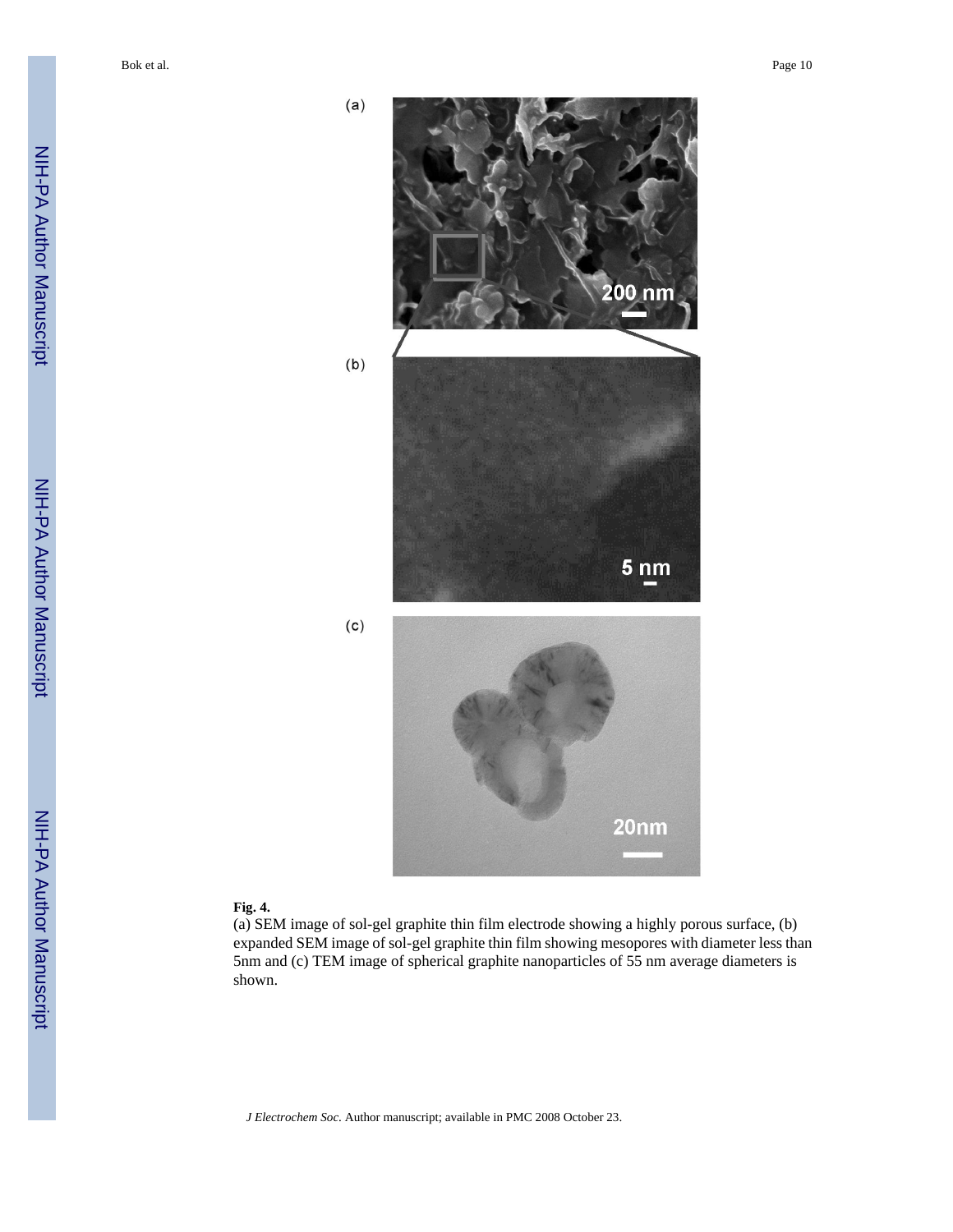



Cyclic voltammogram for as-prepared film electrode in 1M KCl at a scan rate, *v* of 10mV  $s^{-1}$  is shown.  $\Delta i$  is taken at a point in flat region.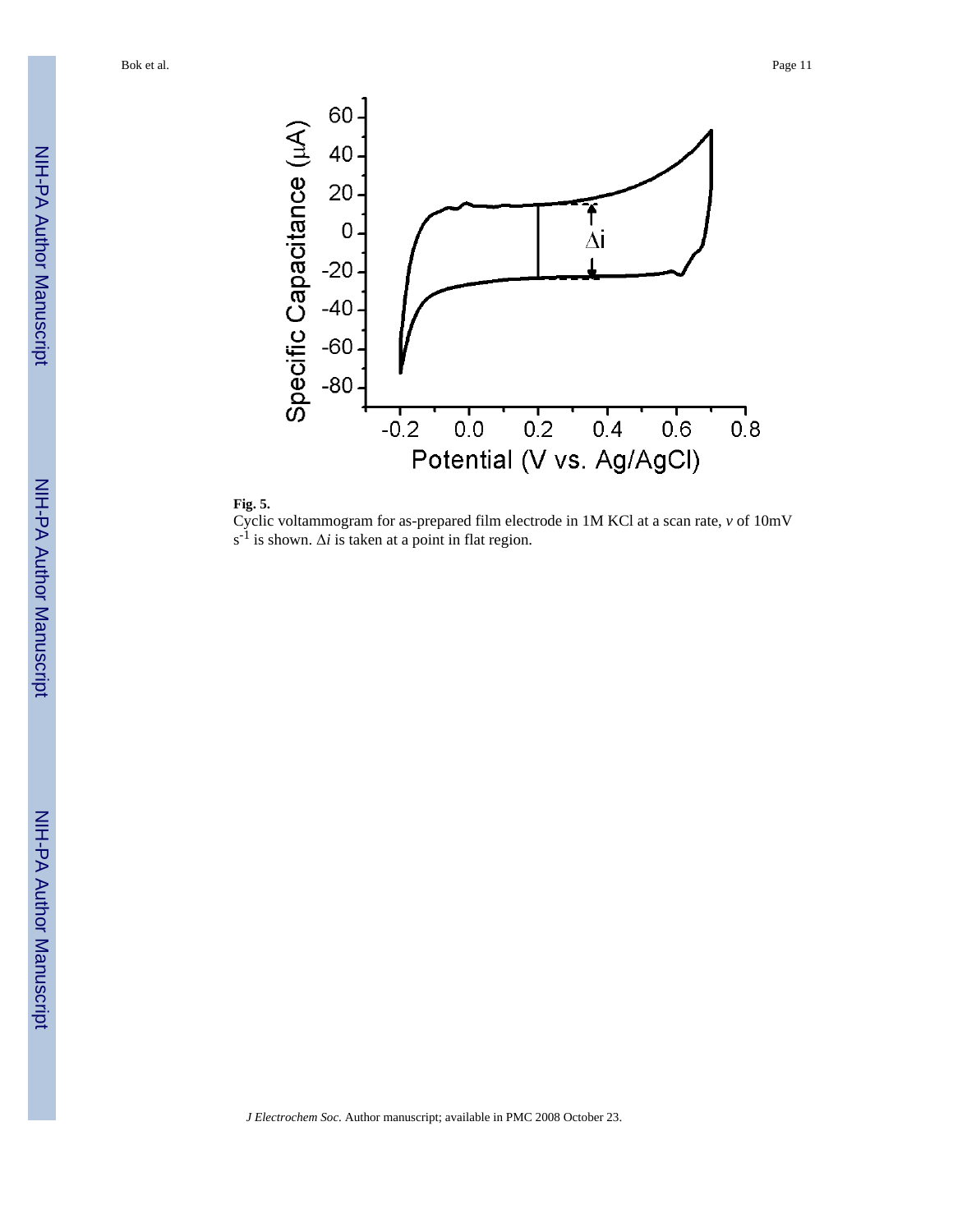

#### **Fig. 6.**

(a) schematic drawing of the as-prepared films show that meso and micropores contain many graphite nanoparticles embedded and (b) a zoomed region of the circle in (a) shows decrease of the distance between the solvated ion center and the surface of graphite nanoparticle due to hydrophobicity.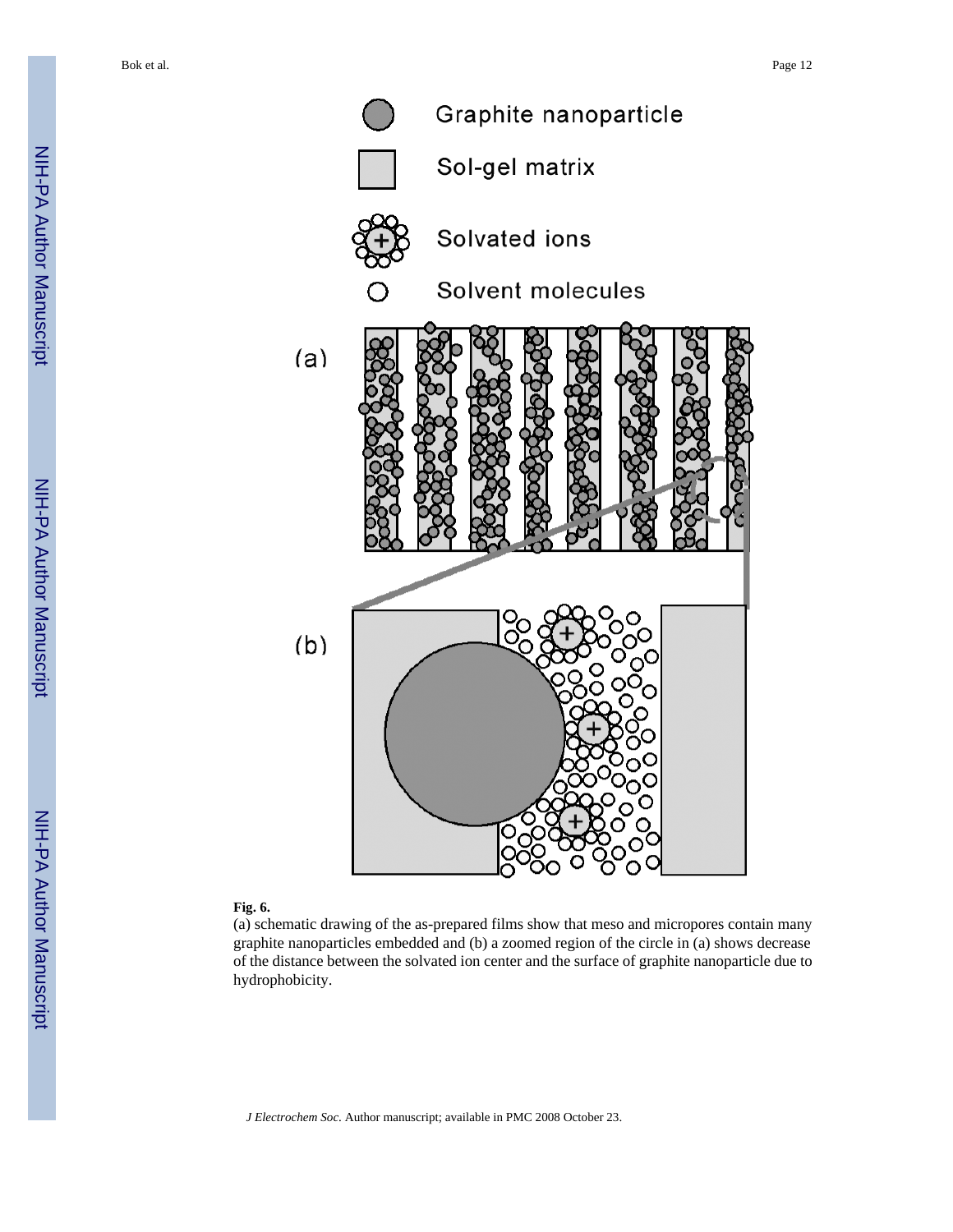



Trend of the change in specific capacitance per unit mass of the as-prepared film and the same film exposed to different times with low RF  $O<sub>2</sub>$  plasma shows sudden decrease in specific capacitance after 5 second exposure. The specific capacitance starts to increase with continuing exposure due to change in surface texture.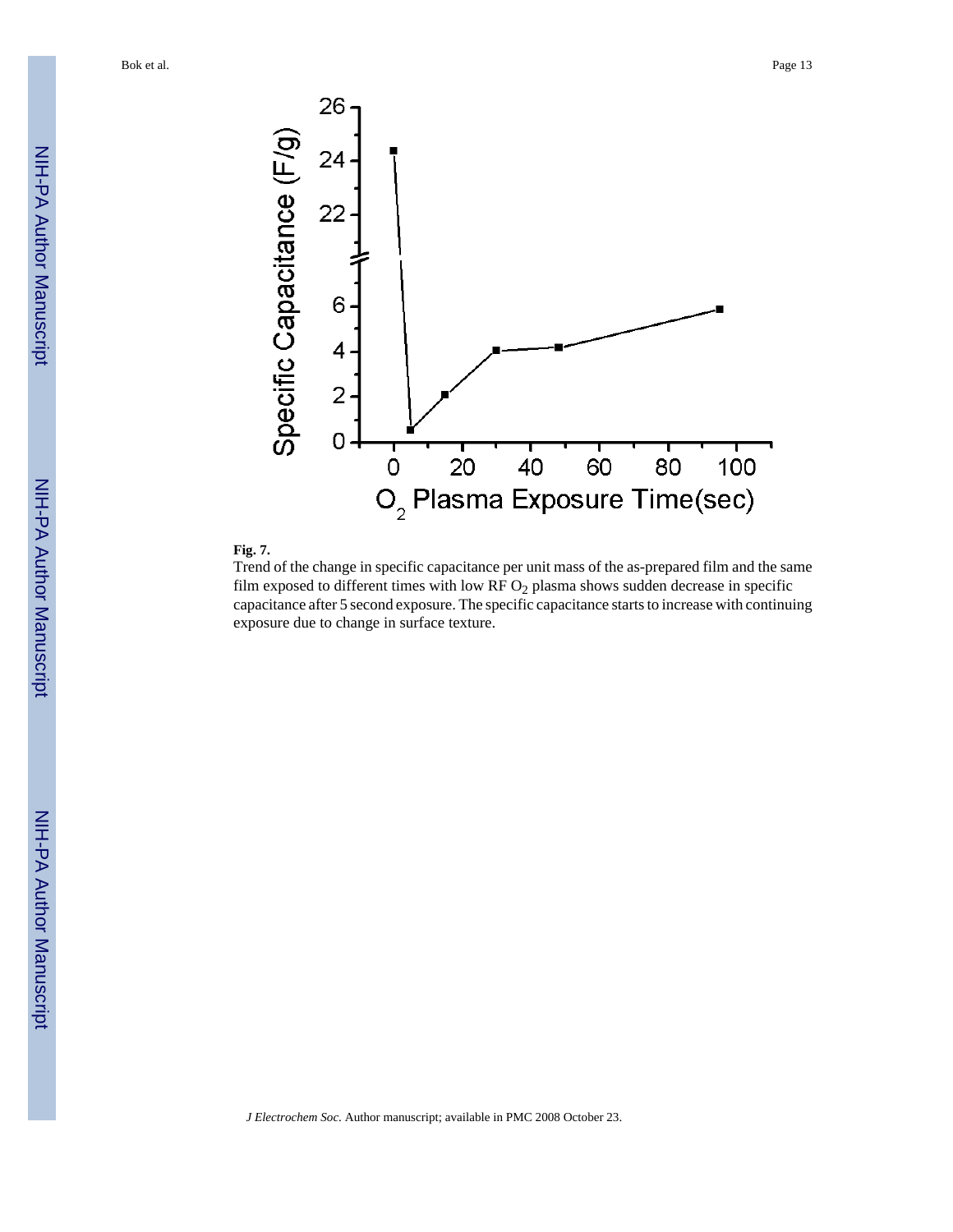

#### **Fig. 8.**

CV curves of sol-gel graphite thin film electrode on glass substrates at scan rate of 10mV/s. The solid line and dotted line show the cyclic voltammetry curves of as-prepared films and O2 plasma treated films with 1 M KCl, respectively.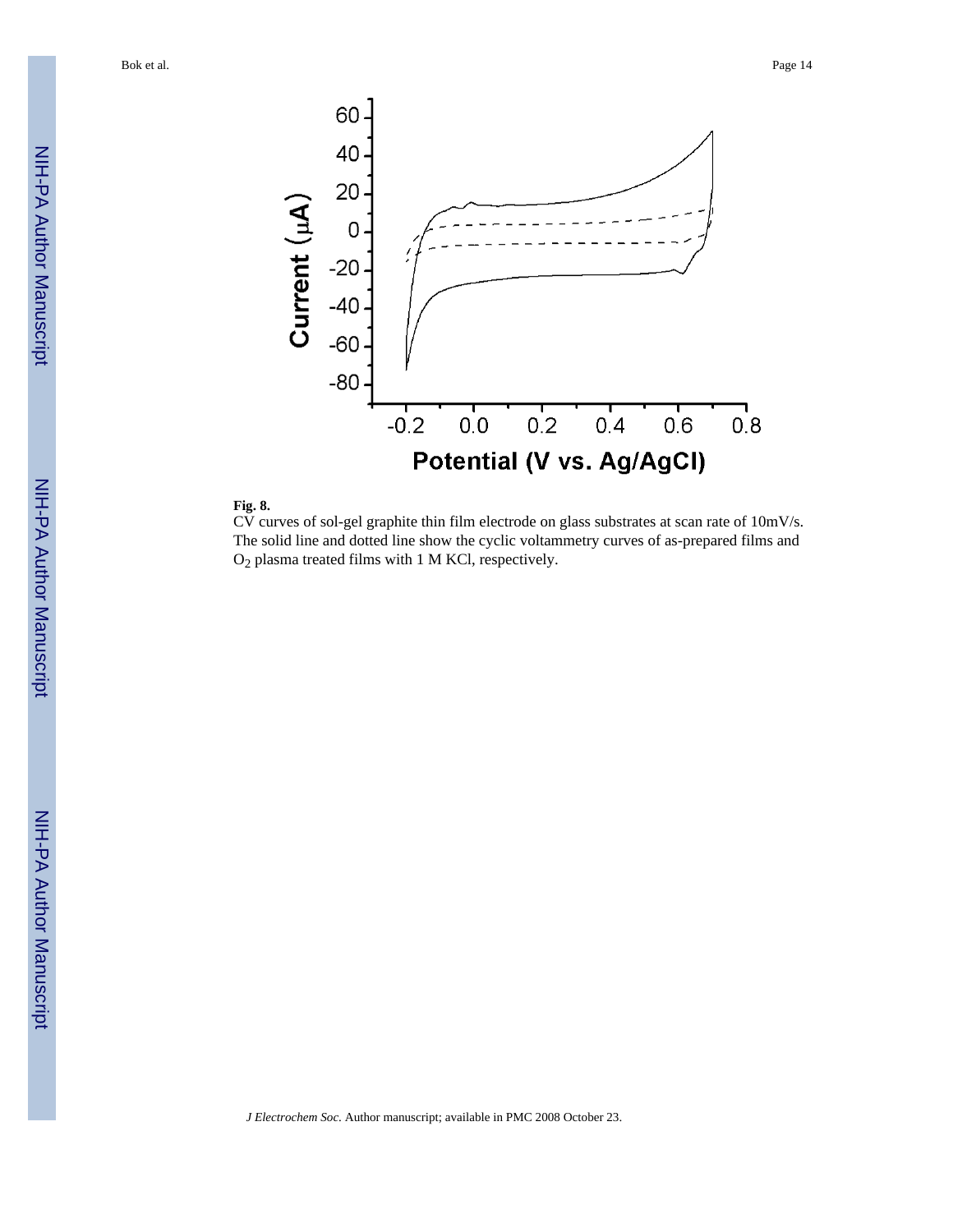

## **Fig. 9.**

SEM micrographs of sol-gel graphite thin film electrode: top view(a), cross section(c) prior to and top view(b), cross section(c) after 30 minutes exposure to  $O_2$  plasma. The average thickness before oxygen plasma treatment was 1.68 *μm* and the treatment reduced the thickness to 1.34*μm*. Surface roughness increases with exposure with graphite nanoparticles come out of the surface more prominently.

*J Electrochem Soc*. Author manuscript; available in PMC 2008 October 23.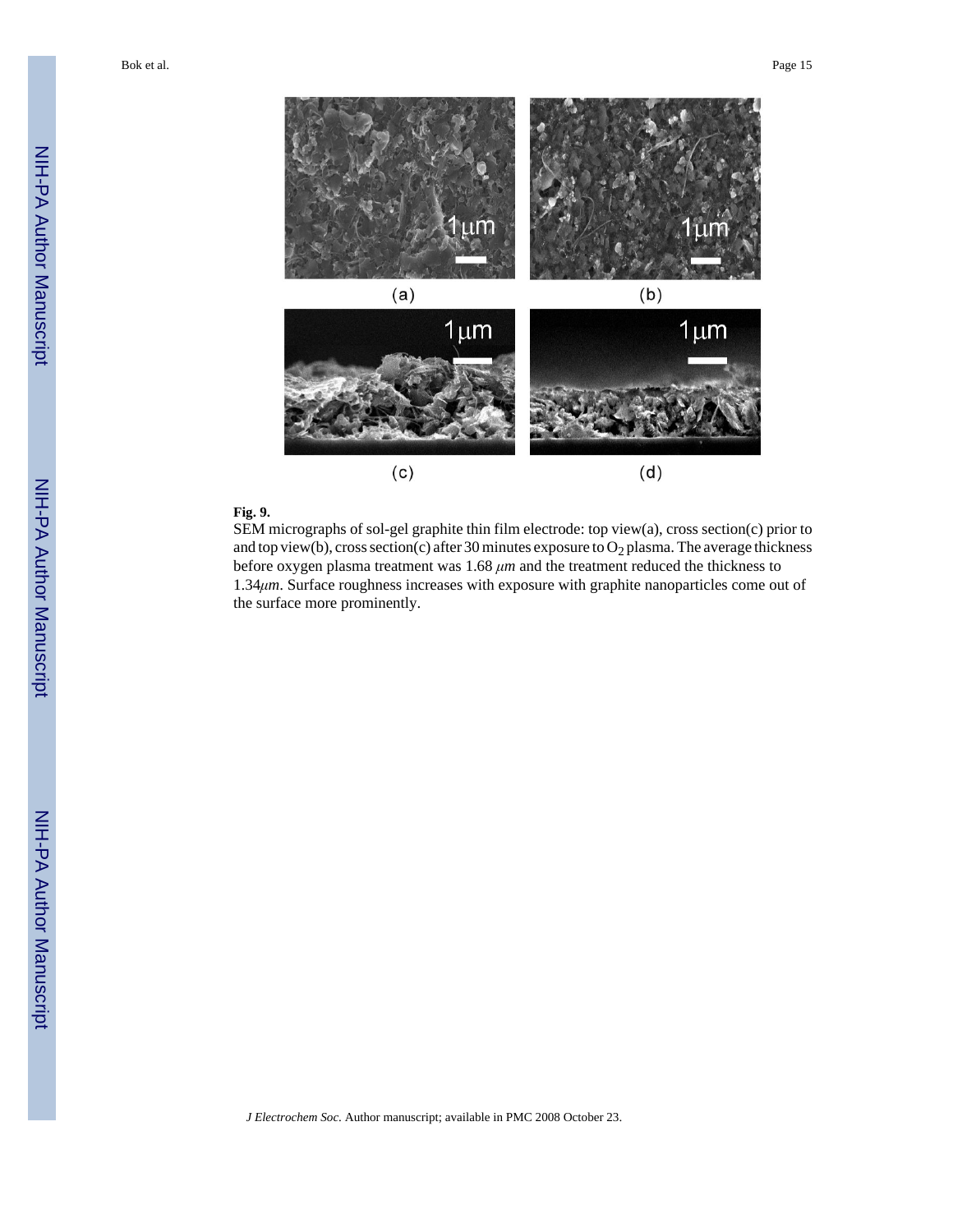

#### **Fig. 10.**

Contact angle of (a) as-prepared film (126.8°) and after exposure to  $O_2$  plasma for (b) 15 seconds, (c) 30 seconds and (d) 95 seconds (5.29 °).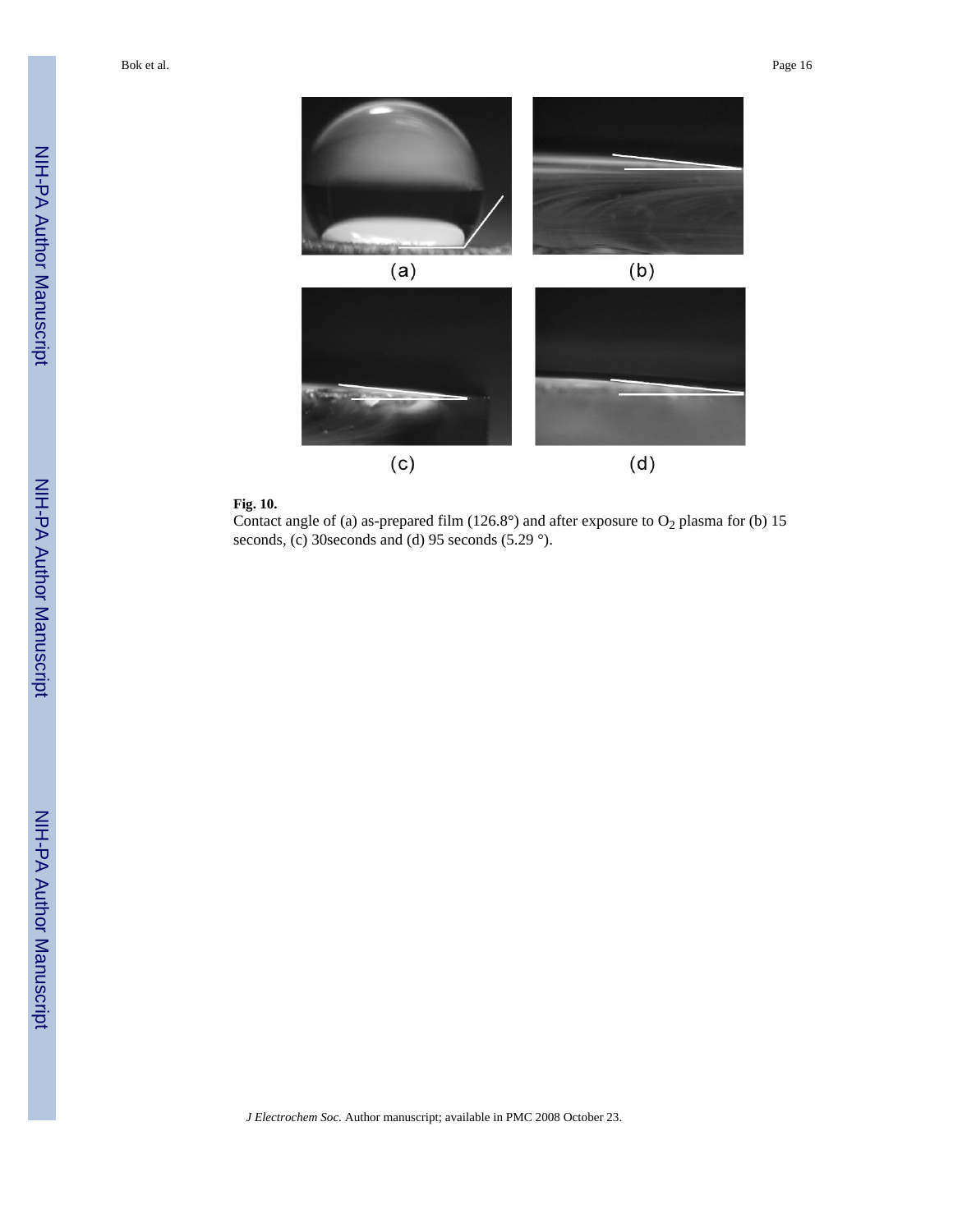

 $\mathbf b$ 

#### **Fig. 11.**

FTIR spectra of as-prepared and  $O_2$  plasma exposed sol-gel graphite thin film electrodes. (a) entire spectra. (b) spectra between 1280-1250 cm<sup>-1</sup> which corresponds to Si(CH<sub>3</sub>)<sub>n</sub>. There is 42.1% decrease in  $SiCH_3$ <sub>n</sub> following oxygen plasma exposure.